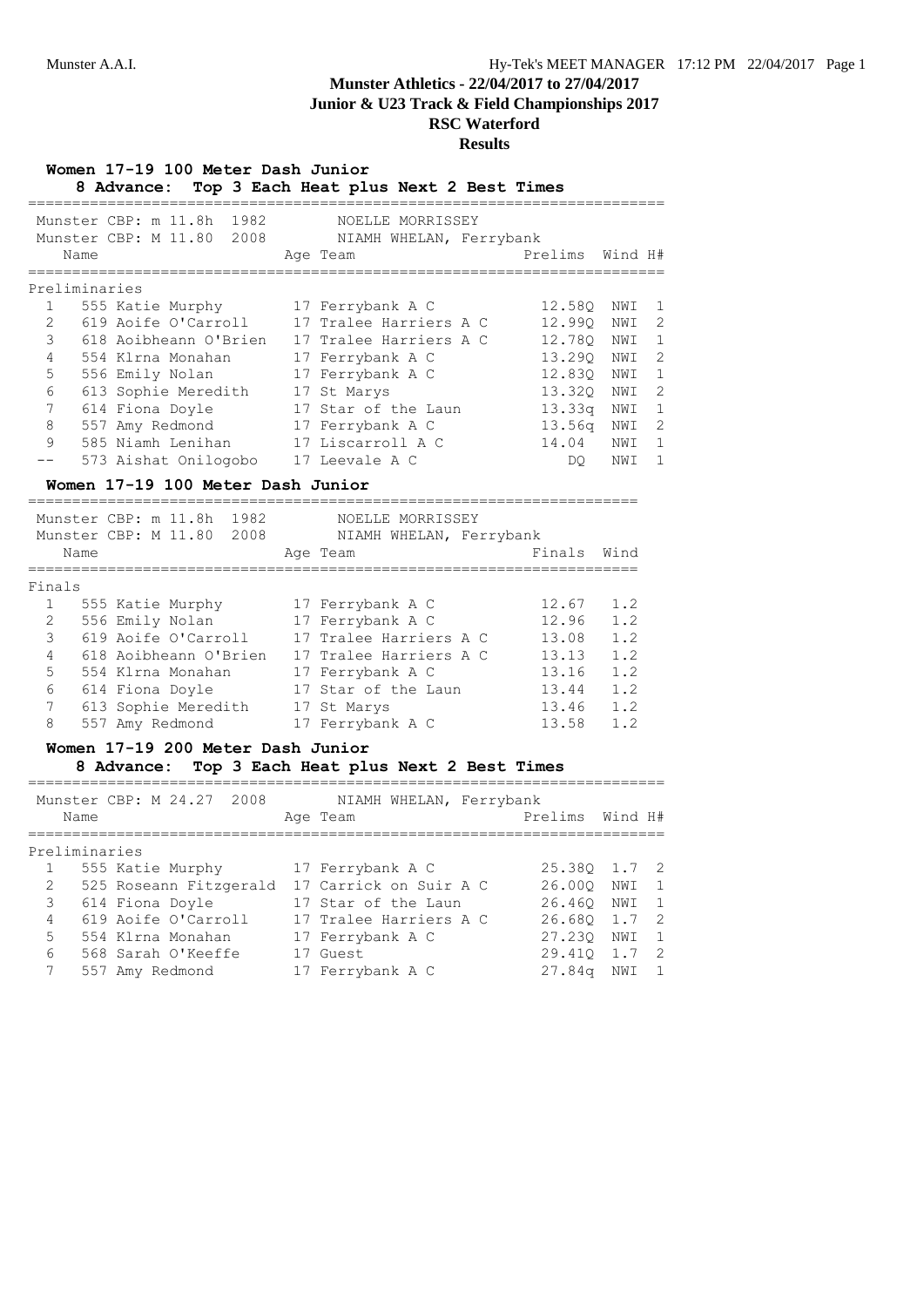# **Results**

#### **Women 17-19 200 Meter Dash Junior**

|                | Name |                 | Munster CBP: M 24.27 2008 |  | Age Team               | NIAMH WHELAN, Ferrybank | Finals | Wind        |
|----------------|------|-----------------|---------------------------|--|------------------------|-------------------------|--------|-------------|
| Finals         |      |                 |                           |  |                        |                         |        |             |
| $\mathbf{1}$   |      |                 | 555 Katie Murphy          |  | 17 Ferrybank A C       |                         | 25.38  | 1.1         |
| 2              |      |                 | 525 Roseann Fitzgerald    |  | 17 Carrick on Suir A C |                         | 26.00  | 1.1         |
| 3              |      | 614 Fiona Doyle |                           |  | 17 Star of the Laun    |                         | 26.46  | 1.1         |
| $\overline{4}$ |      |                 | 619 Aoife O'Carroll       |  | 17 Tralee Harriers A C |                         | 26.68  | 1.1         |
| 5              |      |                 | 554 Klrna Monahan         |  | 17 Ferrybank A C       |                         | 27.32  | 1.1         |
| 6              |      | 557 Amy Redmond |                           |  | 17 Ferrybank A C       |                         | 27.84  | 1.1         |
| 7              |      |                 | 568 Sarah O'Keeffe        |  | Guest                  |                         | 29.41  | $1 \quad 1$ |

## **Women 17-19 400 Meter Dash Junior**

| Name             | Munster CBP: M 56.24 2014                                                                                   | LOUISE SHANAHAN, Leevale<br>Age Team                                                               | Finals                                          |
|------------------|-------------------------------------------------------------------------------------------------------------|----------------------------------------------------------------------------------------------------|-------------------------------------------------|
| 2<br>3<br>4<br>5 | 629 Denise O'Connor<br>525 Roseann Fitzgerald<br>509 Aoibhinn O'Connor<br>615 emer Delargy<br>553 Zoe Kiely | 17 Tramore A C<br>17 Carrick on Suir A C<br>17 Bandon A C<br>17 Templemore A C<br>17 Ferrybank A C | 59.37<br>59.52<br>1:01.03<br>1:03.80<br>1:07.15 |

## **Women 17-19 800 Meter Run Junior**

|      | Munster CBP: M 2:13.18 2004 |  |          |                      |  | LAURA CROWE, Tralee Harrier |         |  |
|------|-----------------------------|--|----------|----------------------|--|-----------------------------|---------|--|
| Name |                             |  | Age Team |                      |  |                             | Finals  |  |
|      | 650 Grace O'Donnell         |  |          | 17 West Limerick A C |  |                             | 2:53.48 |  |

## **Women 17-19 1500 Meter Run Junior**

|   | Munster CBP: M 4:37.00<br>Name | ANITA PHILPOTT, North Cork<br>Age Team | Finals  |
|---|--------------------------------|----------------------------------------|---------|
|   | 610 Aisling Kelly              | 17 St Johns A C                        | 5:05.13 |
| 2 | 549 Isabelle Cummins           | 17 Ferrybank A C                       | 5:09.00 |
| 3 | 600 Ursula Bluett              | 17 North Cork A C                      | 5:23.45 |
| 4 | 551 Emily Goff                 | 17 Ferrybank A C                       | 5:38.20 |

## **Women 17-19 3000 Meter Run Junior**

| Munster CBP: M 10:06.96 2006<br>Name                                                             | LORNA COMYN, Belgooly<br>Age Team                                           | Finals                                       |
|--------------------------------------------------------------------------------------------------|-----------------------------------------------------------------------------|----------------------------------------------|
| 610 Aisling Kelly<br>539 Grainne Kelly<br>2<br>532 Tanya Cox<br>3<br>552 Mollie Jean Hutchi<br>4 | 17 St Johns A C<br>17 Ennis Track A C<br>17 Dooneen A C<br>17 Ferrybank A C | 11:08.02<br>11:43.19<br>12:10.54<br>12:31.68 |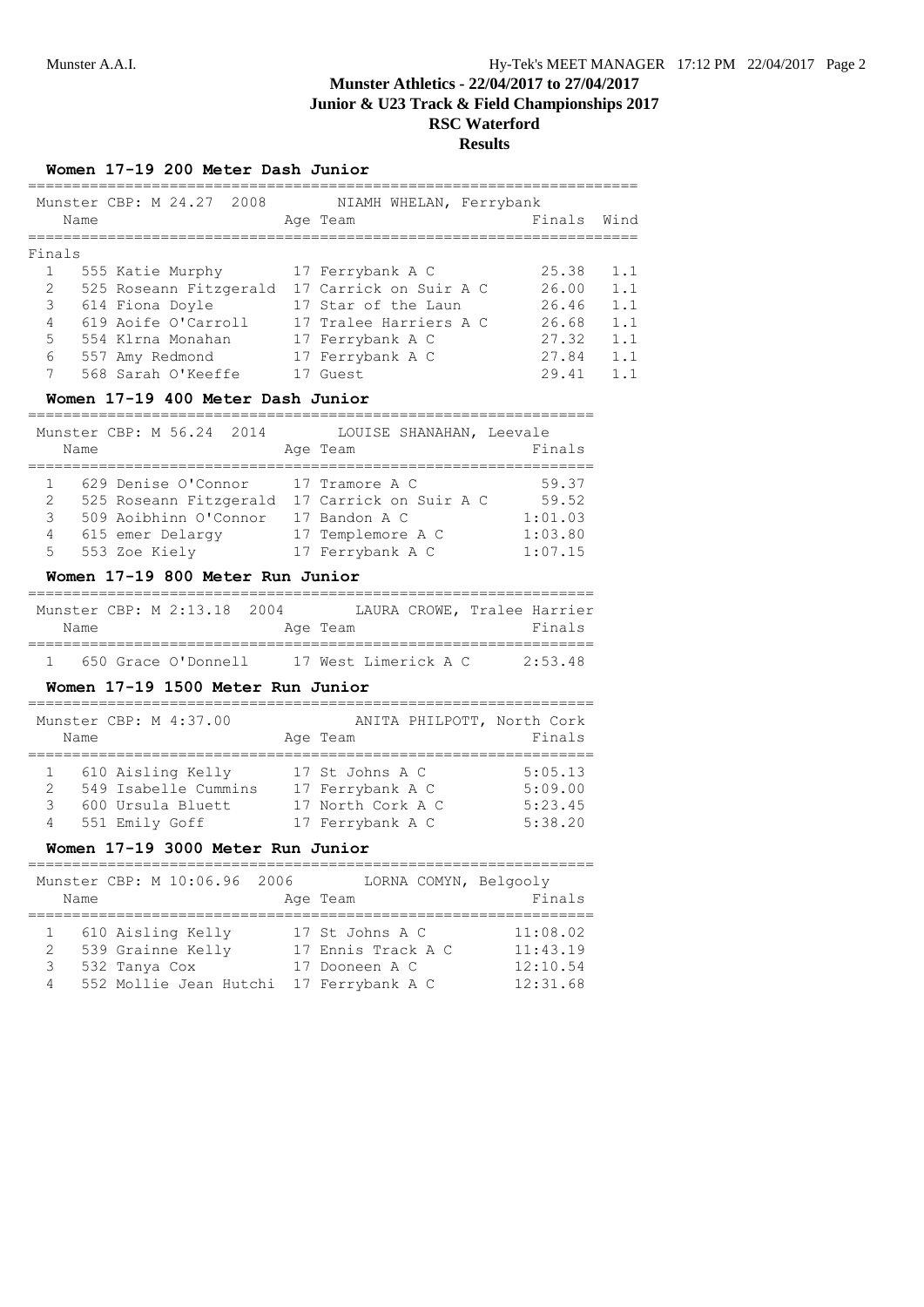**RSC Waterford**

# **Results**

### **Women 17-19 100 Meter Hurdles 2'9" Junior**

|    |      | Munster CBP: M 14.28 2008 | KALIN SHEEHAN, Ferrybank |        |            |
|----|------|---------------------------|--------------------------|--------|------------|
|    | Name |                           | Age Team                 | Finals | Wind       |
|    |      |                           |                          |        |            |
|    |      | 608 Kate Taylor           | 17 St Cronans A C        | 15.45  | 1.0        |
| 2  |      | 629 Denise O'Connor       | 17 Tramore A C           | 16.33  | 1.0        |
| 3  |      | 609 Cliona Blake          | 17 St Johns A C          | 16.77  | 1.0        |
| 4  |      | 533 Olivia Humphries      | 17 Dooneen A C           | 18.81  | 1.0        |
| 5. |      | 568 Sarah O'Keeffe        | ' Guest                  | 18.84  | $1 \Omega$ |

## **Women 17-19 400 Meter Hurdles 2'6" Junior**

|              | Name |                 | Munster CBP: M 1:00.29 2008 |  | KALIN SHEEHAN, Ferrybank<br>Age Team | Finals  |
|--------------|------|-----------------|-----------------------------|--|--------------------------------------|---------|
| $\mathbf{1}$ |      | 524 Miriam Daly |                             |  | 17 Carrick on Suir A C               | 1:02.70 |
|              |      |                 | 629 Denise O'Connor         |  | 17 Tramore A C                       | 1:03.77 |
| २            |      | 521 Katie Walsh |                             |  | 17 Carrig na bhFear                  | 1:09.94 |

## **Women 17-19 4x100 Meter Relay Junior**

| Munster CBP: M 48.95 2005<br>Team            | FERRYBANK<br>Finals            |
|----------------------------------------------|--------------------------------|
| 1 Ferrybank A C 'A'<br>1) 556 Emily Nolan 17 | 49.89<br>2) 557 Amy Redmond 17 |
| 3) 555 Katie Murphy 17                       | 4) 554 Klrna Monahan 17        |
| 2 Carrick on Suir A C 'A'                    | 50.50                          |
| 1) 524 Miriam Daly 17                        | 2) 525 Roseann Fitzgerald 17   |
| 3) 526 Rachel Walsh 17                       | 4) 527 Laura Whelan 17         |
| 3 Tralee Harriers A C 'A'                    | 50.57                          |
| 1) 617 Rachel Bowler 17                      | 2) 619 Aoife O'Carroll 17      |
| 3) 620 Orla O'Reilly 17                      | 4) 618 Aoibheann O'Brien 17    |
| 4 Carraig na bhFear A C 'A'                  | 56.14                          |
| 1) 516 Emma Coffey 17                        | 2) 517 Blathnaid Daly 17       |
| 3) 518 Maebh Daly 17                         | 4) 521 Katie Walsh 17          |
|                                              |                                |

## **Women 17-19 3000 Meter Race Walk Junior**

|               | Name |                       | Munster CBP: M 14:51.71 22/04/2016 ORLA O'CONNOR, Waterford<br>Age Team | Finals   |
|---------------|------|-----------------------|-------------------------------------------------------------------------|----------|
|               |      |                       |                                                                         |          |
| 1.            |      | 638 Orla O'Connor     | 17 Waterford A C                                                        | 15:37.10 |
| $\mathcal{P}$ |      | 637 Anna O'Connor     | 17 Waterford A C                                                        | 15:37.86 |
| 3             |      | 634 Ruth Heery        | 17 Waterford A C                                                        | 16:32.60 |
|               |      | 4 519 Rebecca Kearney | 17 Carrig na bhFear                                                     | 17:41.90 |

#### **Women 20-23 100 Meter Dash U23**

| Name | Munster CBP: M 12.00 1991 |  | JEAN O'GORMAN, Nenagh Olympic<br>Age Team | Finals Wind |      |
|------|---------------------------|--|-------------------------------------------|-------------|------|
|      | 563 Amy Cronin            |  | 20 Gneevequilla A C                       | 13.35       | NW T |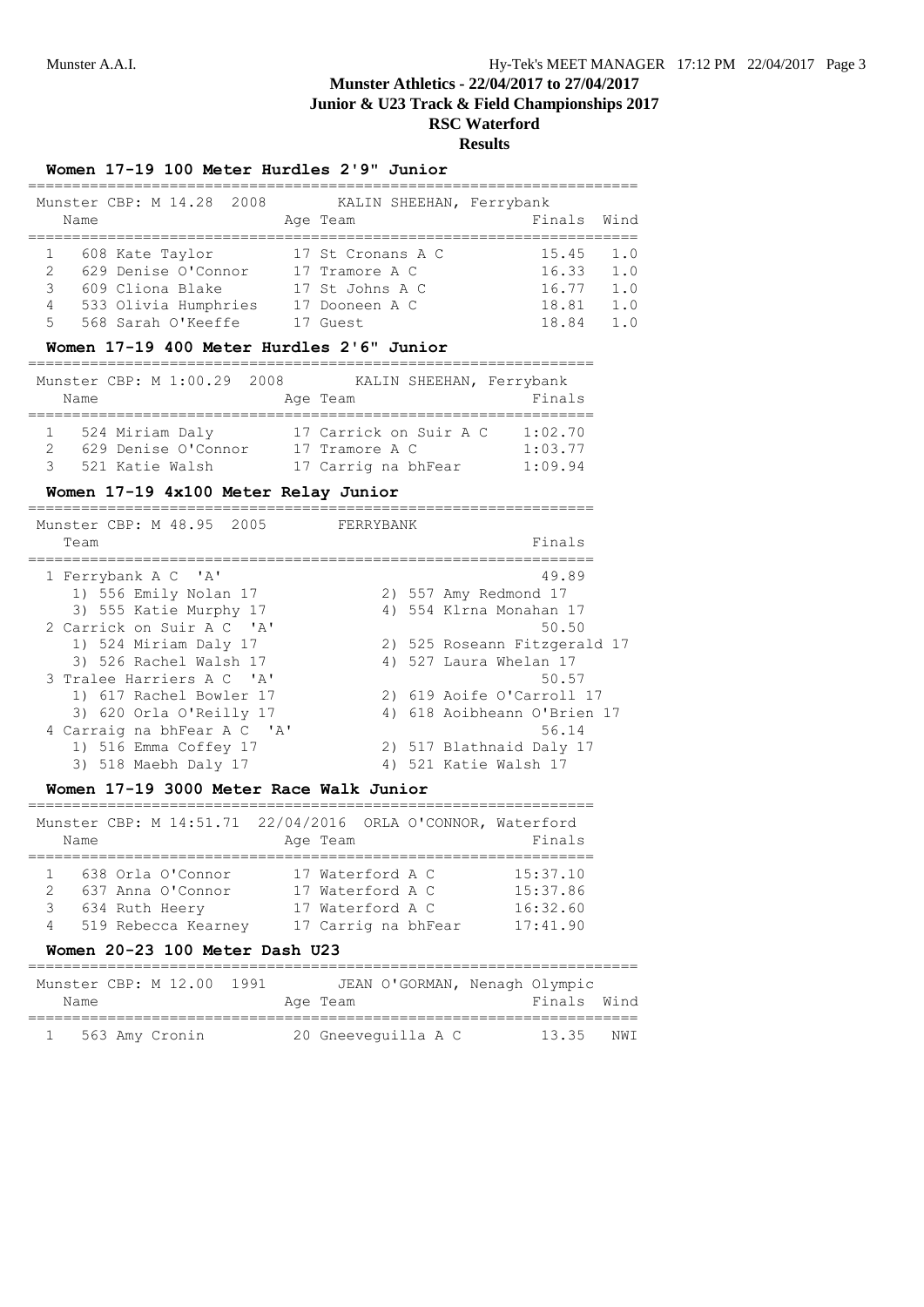# **Munster Athletics - 22/04/2017 to 27/04/2017**

**Junior & U23 Track & Field Championships 2017**

| Women 20-23 200 Meter Dash U23                                                                                                                      |                                          |                      |            |                   |
|-----------------------------------------------------------------------------------------------------------------------------------------------------|------------------------------------------|----------------------|------------|-------------------|
| Munster CBP: M 24.87 2003 AILIS MCSWEENEY, Leevale<br>Name                                                                                          | Age Team                                 | Finals               | Wind       |                   |
| 563 Amy Cronin 20 Gneeveguilla A C<br>$\mathbf{1}$                                                                                                  |                                          | 26.77                | 1.6        |                   |
| Women 20-23 400 Meter Dash U23                                                                                                                      |                                          |                      |            |                   |
| Munster CBP: M 57.56 2003 MARIAN ANDREWS, Togher<br>Name<br>_______________________                                                                 | Age Team<br>____________________________ | Finals               |            |                   |
| ===========<br>670 Sophie Becker 20 Guest<br>$1 \quad \blacksquare$                                                                                 |                                          | 56.74M               |            |                   |
| Men 17-19 100 Meter Dash Junior<br>8 Advance: Top 3 Each Heat plus Next 2 Best Times                                                                |                                          |                      |            |                   |
| Munster CBP: M 10.40 1992<br>Name                                                                                                                   | TOM COMYNS, Limerick AC<br>Age Team      | Prelims              | Wind H#    |                   |
| Preliminaries                                                                                                                                       |                                          |                      |            |                   |
| $\mathbf{1}$<br>510 Daniel Landzaad                                                                                                                 | 17 Bandon A C                            | 11.60Q               | NWI        | 1                 |
| 2<br>511 Dave McInerney 17 Bandon A C<br>536 David O'Brien 17 Dooneen A C<br>611 Darragh Miniter 17 St Marys<br>540 Shawn Benson 17 Ennis Track A C |                                          | 11.73Q               | NWI        | $\overline{c}$    |
| 3                                                                                                                                                   |                                          | 11.620 NWI           |            | $\mathbf{1}$<br>2 |
| 4<br>5                                                                                                                                              |                                          | 11.80Q NWI<br>11.65Q | NWI        | 1                 |
| 6<br>652 Glody Swana                                                                                                                                | 19 Limerick A C                          | 11.85Q               | NWI        | $\overline{c}$    |
| 641 Lance Gabriel Bayl 17 Waterford A C<br>7                                                                                                        |                                          | 11.81q NWI           |            | 1                 |
| 8<br>643 Eoin Kenny 17 Waterford A C                                                                                                                |                                          | 12.00q               | NWI        | 2                 |
| 9<br>566 Oscar Ottman                                                                                                                               | 17 Gneeveguilla A C                      | 12.81                | NWI        | 1                 |
| Men 17-19 100 Meter Dash Junior                                                                                                                     |                                          |                      |            |                   |
| Munster CBP: M 10.40 1992 TOM COMYNS, Limerick AC                                                                                                   |                                          |                      |            |                   |
| Name<br>=========                                                                                                                                   | Age Team                                 | Finals Wind          |            |                   |
| Finals                                                                                                                                              |                                          |                      |            |                   |
| 1<br>511 Dave McInerney 17 Bandon A C                                                                                                               |                                          | 11.55                | 1.1        |                   |
| 611 Darragh Miniter 17 St Marys<br>2                                                                                                                |                                          | 11.68 1.1            |            |                   |
| 536 David O'Brien 17 Dooneen A C<br>3                                                                                                               |                                          | 11.69                | 1.1        |                   |
| 4<br>540 Shawn Benson                                                                                                                               | 17 Ennis Track A C                       | 11.74                | 1.1        |                   |
| 5<br>510 Daniel Landzaad<br>6<br>641 Lance Gabriel Bayl 17 Waterford A C                                                                            | 17 Bandon A C                            | 11.75<br>11.94       | 1.1<br>1.1 |                   |
| 7<br>643 Eoin Kenny                                                                                                                                 | 17 Waterford A C                         | 12.09 1.1            |            |                   |
| 652 Glody Swana 19 Limerick A C<br>8                                                                                                                |                                          | $12.13$ $1.1$        |            |                   |
| Men 17-19 200 Meter Dash Junior<br>8 Advance: Top 3 Each Heat plus Next 2 Best Times                                                                |                                          |                      |            |                   |
| ______________________<br>Munster CBP: M 21.90 1992                                                                                                 | TOM COMYNS, Limerick AC                  |                      |            |                   |
| Name                                                                                                                                                | Age Team                                 | Prelims Wind H#      |            |                   |
| Preliminaries                                                                                                                                       |                                          |                      |            |                   |

| RIETTMININIES       |                    |              |  |
|---------------------|--------------------|--------------|--|
| 1 544 Tony Odubote  | 17 Ennis Track A C | 22.690 1.1 2 |  |
| 2 536 David O'Brien | 17 Dooneen A C     | 22.910 1.1 1 |  |
| 3 630 Shane Monagle | 17 Tramore A C     | 23.010 1.1 1 |  |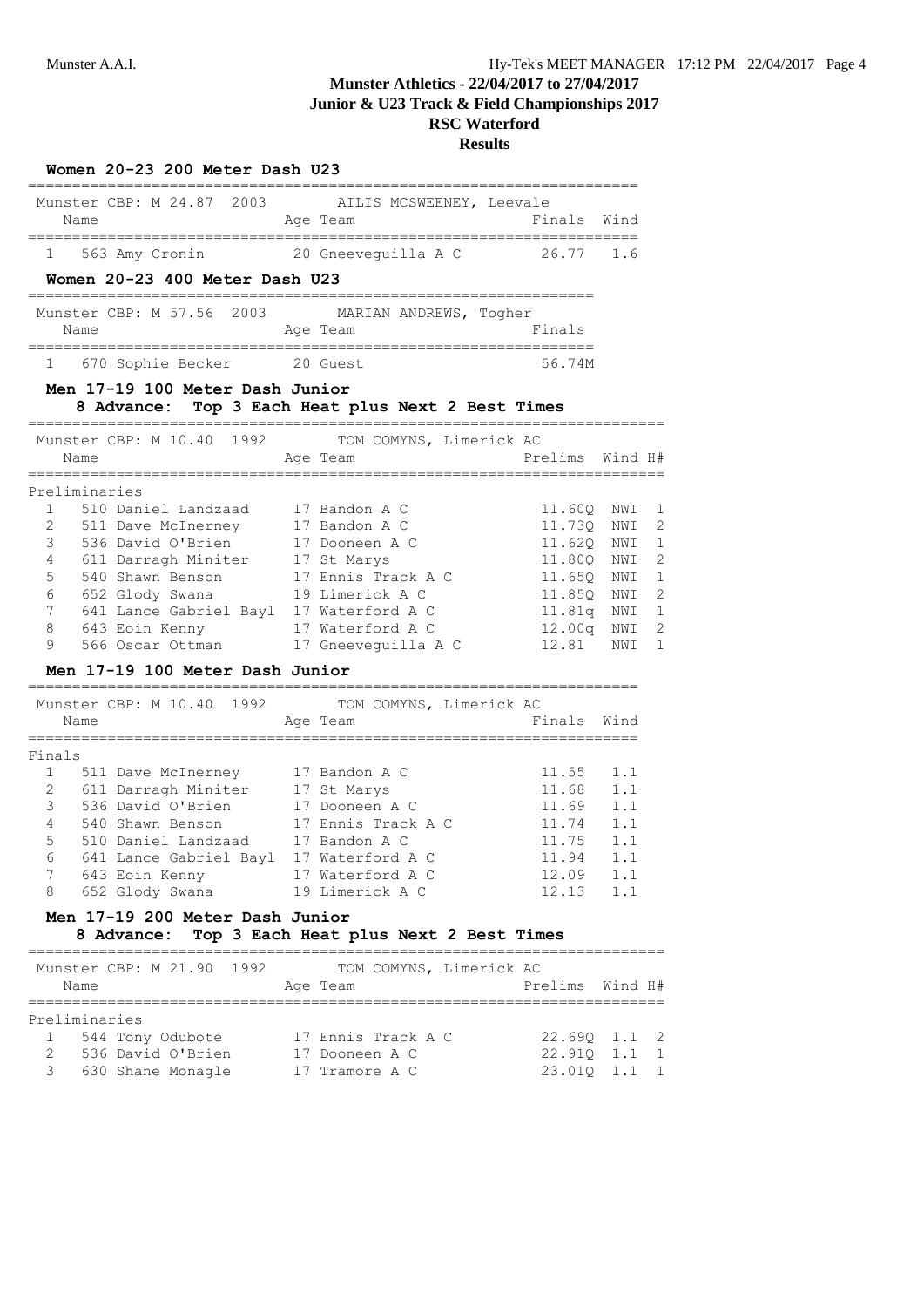# **Results**

# **....Men 17-19 200 Meter Dash Junior**

| 4       | 652 Glody Swana          | 19 Limerick A C     | 23.660 1.1 2   |  |
|---------|--------------------------|---------------------|----------------|--|
|         | 5 643 Eoin Kenny         | 17 Waterford A C    | 23.260 1.1 1   |  |
|         | 6 641 Lance Gabriel Bayl | 17 Waterford A C    | 23.930 1.1 2   |  |
|         | 540 Shawn Benson         | 17 Ennis Track A C  | $23.46q$ 1.1 1 |  |
| 8       | 559 Oisin Kiely          | 17 Ferrybank A C    | $24.35q$ 1.1 1 |  |
| 9       | 566 Oscar Ottman         | 17 Gneevequilla A C | 24.99 1.1 2    |  |
| $10 \,$ | 560 Eoin Maher           | 17 Ferrybank A C    | $25.24$ 1.1 2  |  |

### **Men 17-19 200 Meter Dash Junior**

# =====================================================================

|             |      | Munster CBP: M 21.90 1992 | TOM COMYNS, Limerick AC |        |      |
|-------------|------|---------------------------|-------------------------|--------|------|
|             | Name |                           | Age Team                | Finals | Wind |
| Finals      |      |                           |                         |        |      |
|             |      | 544 Tony Odubote          | 17 Ennis Track A C      | 22.69  | 1.1  |
| 2           |      | 536 David O'Brien         | 17 Dooneen A C          | 22.91  | 1.1  |
| 3           |      | 630 Shane Monagle         | 17 Tramore A C          | 23.01  | 1.1  |
| 4           |      | 643 Eoin Kenny            | 17 Waterford A C        | 23.26  | 1.1  |
| 5           |      | 540 Shawn Benson          | 17 Ennis Track A C      | 23.46  | 1.1  |
| 6           |      | 652 Glody Swana           | 19 Limerick A C         | 23.66  | 1.1  |
| $7^{\circ}$ |      | 641 Lance Gabriel Bayl    | 17 Waterford A C        | 23.93  | 1.1  |
| 8           |      | 559 Oisin Kiely           | 17 Ferrybank A C        | 24.35  | 1.1  |

#### **Men 17-19 400 Meter Dash Junior**

#### ================================================================

| Name | Munster CBP: M 48.00 2015 | SCOTT GIBSON, Bandon<br>Age Team | Finals |
|------|---------------------------|----------------------------------|--------|
|      | 544 Tony Odubote          | 17 Ennis Track A C               | 51.74  |
| 2    | 529 Jack Pender           | 17 Carrick on Suir A C           | 51.83  |
| 3    | 559 Oisin Kiely           | 17 Ferrybank A C                 | 53.26  |
| 4    | 530 Jake Vermeer          | 17 Carrick on Suir A C           | 54.61  |
| 5    | 560 Eoin Maher            | 17 Ferrybank A C                 | 56.07  |

### **Men 17-19 800 Meter Run Junior**

| Name        | Munster CBP: M 1:52.80 1990                                             | DANNY O'BRIEN, Limerick AC<br>Age Team                                              | Finals                                   |
|-------------|-------------------------------------------------------------------------|-------------------------------------------------------------------------------------|------------------------------------------|
| 2<br>3<br>4 | 541 Ben Deasy<br>522 Joseph Daly<br>543 James McGuire<br>558 Jake Bagge | 17 Ennis Track A C<br>17 Carrig na bhFear<br>17 Ennis Track A C<br>17 Ferrybank A C | 2:05.68<br>2:07.43<br>2:09.81<br>2:13.72 |

### **Men 17-19 1500 Meter Run Junior**

| Name        | Munster CBP: M 3:51.72 2001                                                  | Age Team                                                                        | LIAM REALE, Limerick AC<br>Finals        |
|-------------|------------------------------------------------------------------------------|---------------------------------------------------------------------------------|------------------------------------------|
| 2<br>3<br>4 | 604 Damian Madigan<br>562 Craig O'Brien<br>603 Eoin Healy<br>602 Luke Devine | 17 North Cork A C<br>17 Ferrybank A C<br>17 North Cork A C<br>17 North Cork A C | 4:19.51<br>4:46.38<br>4:52.78<br>5:23.45 |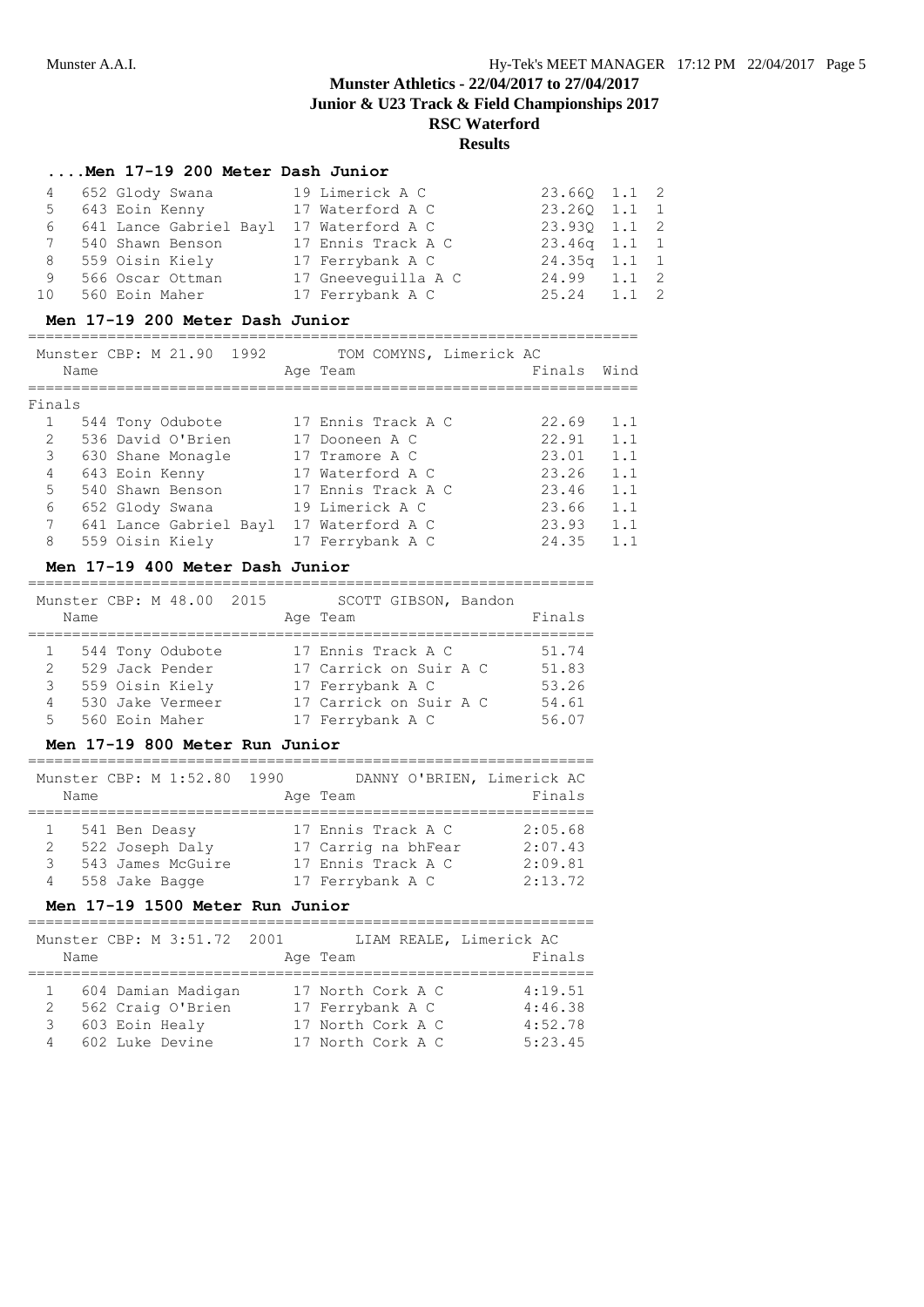| Men 17-19 5000 Meter Run Junior                                                                                                                                            |      |
|----------------------------------------------------------------------------------------------------------------------------------------------------------------------------|------|
| Munster CBP: M 17:28.09 2015 BILLY CRONIN, West Muskerr<br>Age Team<br>Finals<br>Name                                                                                      |      |
| 1 581 Ian O'Dwyer 17 Leevale A C<br>17:30.94                                                                                                                               |      |
| Men 17-19 110 Meter Hurdles 3'3" Junior                                                                                                                                    |      |
| Munster CBP: M 14.99 1999 BRENDAN BOURKE, Limerick ACale<br>Finals<br>Name<br>Age Team                                                                                     | Wind |
| 1 588 Daniel Ryan 17 Moycarkey C/Cro 14.97M -0.5<br>2 630 Shane Monagle 17 Tramore A C 15.62 -0.5                                                                          |      |
| Men 17-19 400 Meter Hurdles 3'0" Junior                                                                                                                                    |      |
| Munster CBP: M 55.10 1985 GER HORAN, Leevale<br>Age Team<br>Finals<br>Name                                                                                                 |      |
| =========================<br>1 535 Cathal Locke 17 Dooneen A C<br>55.35<br>2 502 Diarmuid Clancy 17 Abbey Striders A C 55.94                                               |      |
| Men 17-19 4x100 Meter Relay Junior                                                                                                                                         |      |
| Munster CBP: M 44.75 2005<br>LEEVALE<br>Finals<br>Team<br>______________________                                                                                           |      |
| 1 Waterford A C 'A'<br>47.62<br>1) 641 Lance Gabriel Baylon 17 2) 643 Eoin Kenny 17<br>3) 644 James Murphy 17<br>4) 645 Paul O'Sullivan 17<br>Men 20-23 100 Meter Dash U23 |      |
| Munster CBP: M 10.30 1991<br>CARLTON HADDOCK, Togher                                                                                                                       |      |
| Finals Wind<br>Name<br>Age Team                                                                                                                                            |      |
| ========================<br>;=================================<br>1 538 Mark Varley 23 Dooneen A C<br>11.45                                                                | NWI  |
| Men 20-23 200 Meter Dash U23                                                                                                                                               |      |
| Munster CBP: M 21.90 1992<br>TOM COMYNS, Limerick AC<br>Finals Wind<br>Name<br>Age Team                                                                                    |      |
| 22.71<br>561 Paul Murphy<br>20 Ferrybank A C<br>1<br>2                                                                                                                     | 1.6  |
| 538 Mark Varley<br>23.16<br>23 Dooneen A C<br>Men 20-23 400 Meter Dash U23                                                                                                 | 1.6  |
| Munster CBP: M 49.93<br>2003<br>PADDY O'GORMAN, Leevale<br>Name<br>Age Team<br>Finals                                                                                      |      |
| 561 Paul Murphy<br>20 Ferrybank A C<br>51.01<br>1<br>54.23<br>2<br>505 Mark Carmody<br>20 An Bru A.C.                                                                      |      |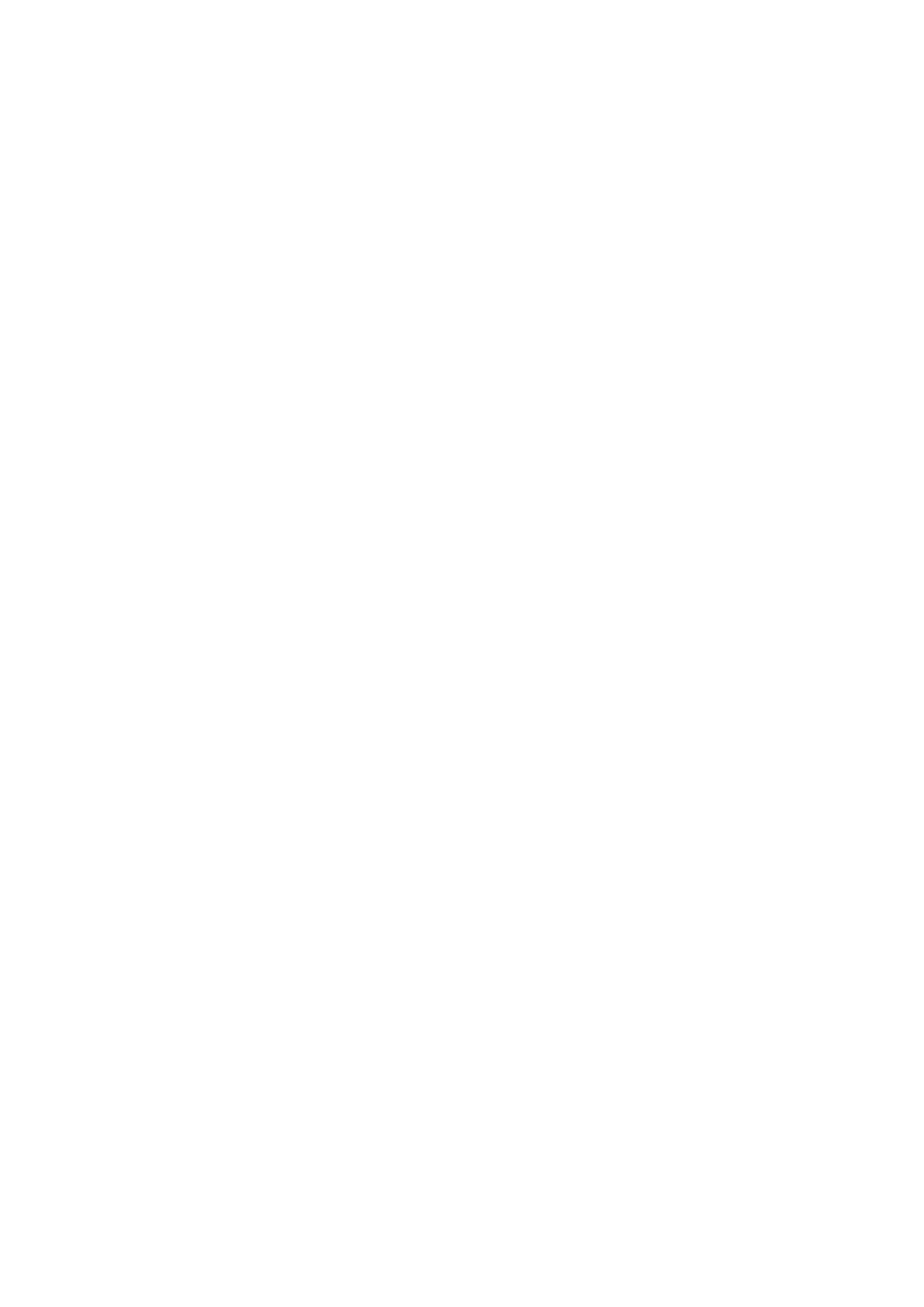# **Munster Athletics - 22/04/2017 to 27/04/2017 Junior & U23 Track & Field Championships 2017 RSC Waterford Results**

================================================================================

================================================================================

### **Men 20-23 1500 Meter Run U23 Women 17-19 High Jump Junior**

| Munster CBP: M 3:30m30199990 |      |                         | OLDXNNSCOLBKIENmeLandrick AC |         |  |                      |  |  |
|------------------------------|------|-------------------------|------------------------------|---------|--|----------------------|--|--|
|                              | Name |                         | Age Team                     |         |  | Séadls Finals Points |  |  |
|                              |      | Fifials601 Mark Buckley | 20 North Cork A C            | 4:26.11 |  |                      |  |  |
|                              |      | 609 Cliona Blake        | 17 St Johns A C              |         |  | 1.65m                |  |  |
| 2                            |      | 653 Hannah Murphy       | 17 North Cork A C            |         |  | 1.60m                |  |  |
| 3                            |      | 571 Christine McCarthy  | 17 Kenmare & Dristi          |         |  | 1.50m                |  |  |
| 3                            |      | 521 Katie Walsh         | 17 Carrig na bhFear          |         |  | 1.50m                |  |  |
| 5                            |      | 592 Emily Tierney       | 17 Nenagh Olympic A C        |         |  | 1.45m                |  |  |

## **Women 17-19 Pole Vault Junior**

|   | Name | Munster CBP: M 2.70m 2008 | LISA HOULIHAN, West Waterford<br>Age Team | Seed | Finals Points |  |
|---|------|---------------------------|-------------------------------------------|------|---------------|--|
|   |      | 516 Emma Coffey           | 17 Carrig na bhFear                       |      | 3.05mM        |  |
|   |      | 501 Orla Walsh            | 17 Abbey Striders A C                     |      | 2.90mM        |  |
| 3 |      | 512 Ciara Hickey          | 17 Blarney Inniscar                       |      | 2.75mM        |  |

### **Women 17-19 Long Jump Junior**

===================================================================================== Munster CBP: M 6.04m 1985 TERRI HORGAN, Mallow

|    |      | $1101100010$ $0111$ , $010010$ , $01110$ | think honoring harded  |      |                    |     |  |
|----|------|------------------------------------------|------------------------|------|--------------------|-----|--|
|    | Name |                                          | Age Team               | Seed | Finals Wind Points |     |  |
|    |      | 613 Sophie Meredith 17 St Marys          |                        |      | 5.66m              | 1.9 |  |
|    |      | 608 Kate Taylor                          | 17 St Cronans A C      |      | 5.60m              | 0.5 |  |
|    |      | 618 Aoibheann O'Brien                    | 17 Tralee Harriers A C |      | 5.36m              | 1.0 |  |
| 4  |      | 632 Grace Furlong                        | 17 Waterford A C       |      | 5.23m              | 1.4 |  |
| 5  |      | 573 Aishat Onilogobo                     | 17 Leevale A C         |      | 5.21m              | 2.2 |  |
| 6  |      | 617 Rachel Bowler                        | 17 Tralee Harriers A C |      | 5.13m              | 0.2 |  |
|    |      | 509 Aoibhinn O'Connor                    | 17 Bandon A C          |      | 5.10m              | 0.5 |  |
| 8  |      | 629 Denise O'Connor                      | 17 Tramore A C         |      | 5.05m              | 2.2 |  |
| 9  |      | 639 Emily O'Mahony                       | 17 Waterford A C       |      | 5.01m              | 0.9 |  |
| 10 |      | 584 Vickie Cusack                        | 17 Liscarroll A C      |      | 4.71m              | 1.3 |  |

# **Women 17-19 Triple Jump Junior**

|   | Name |                 | Munster CBP: M 11.56m 2014 |  | MARIA CAREY, Newport<br>Age Team | Seed | Finals Wind Points |                 |  |
|---|------|-----------------|----------------------------|--|----------------------------------|------|--------------------|-----------------|--|
|   |      |                 | 632 Grace Furlong          |  | 17 Waterford A C                 |      | 11.30m             | NWI             |  |
|   |      |                 | 639 Emily O'Mahony         |  | 17 Waterford A C                 |      | 10.57m             | NWI             |  |
|   |      |                 | 617 Rachel Bowler          |  | 17 Tralee Harriers A C           |      | 10.52m             | NWI             |  |
|   |      |                 | 554 Klrna Monahan          |  | 17 Ferrybank A C                 |      | 10.39m             | NWI             |  |
| 5 |      | 507 Amy Crowley |                            |  | $17$ Bandon A C                  |      | 9.25m              | NW <sub>T</sub> |  |

## **Women 17-19 Shot Put 4kg Junior**

| Name | Munster CBP: M 12.92m 2008                                     | CLAIRE FITZGERALD, Tralee Harriers<br>Age Team | Seed | Finals Points           |  |
|------|----------------------------------------------------------------|------------------------------------------------|------|-------------------------|--|
|      | 584 Vickie Cusack<br>613 Sophie Meredith<br>568 Sarah O'Keeffe | 17 Liscarroll A C<br>17 St Marys<br>17 Guest   |      | 9.47m<br>9.30m<br>8.36m |  |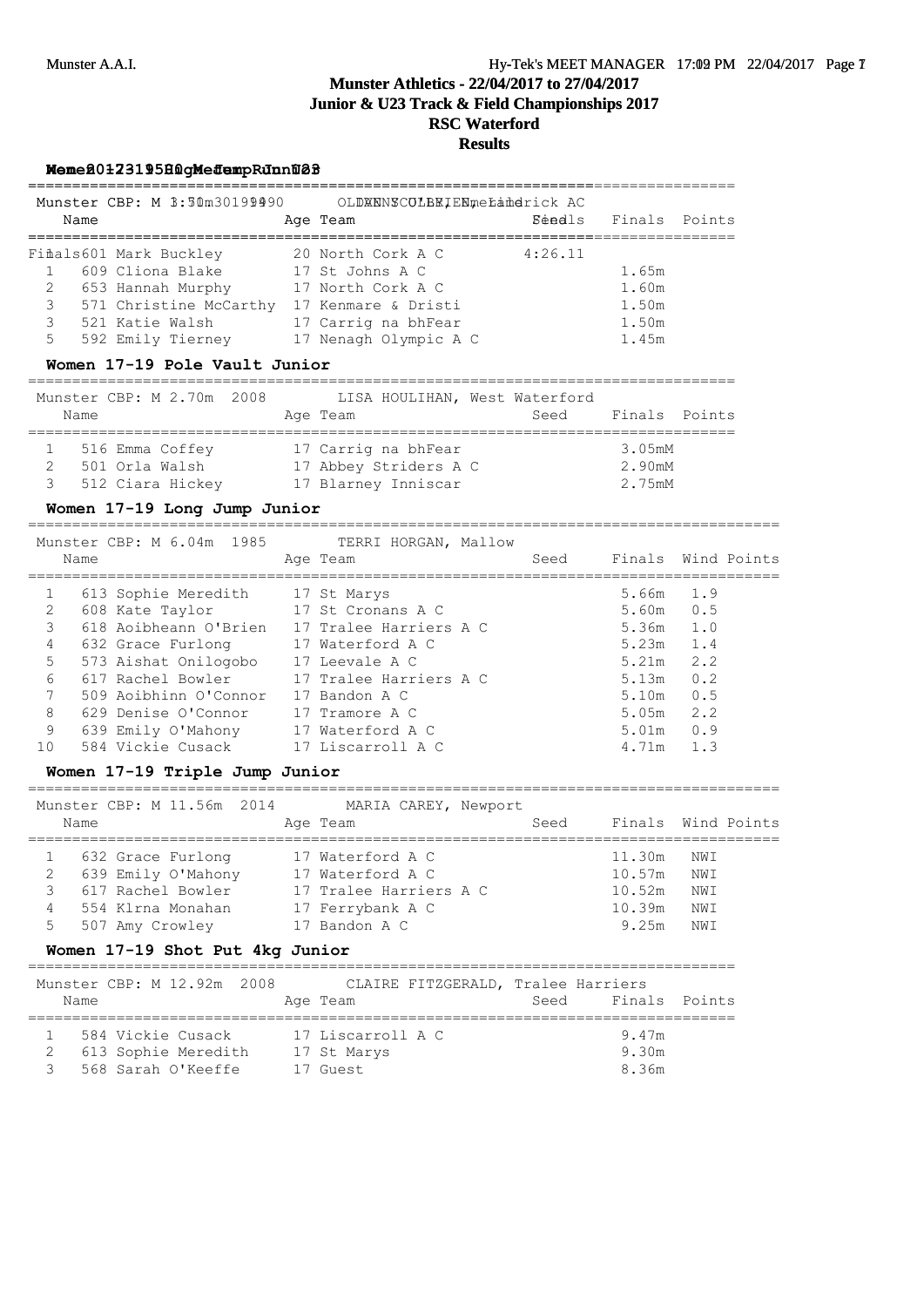# **Munster Athletics - 22/04/2017 to 27/04/2017**

**Junior & U23 Track & Field Championships 2017**

| 4<br>5 | Women 17-19 Shot Put 4kg Junior<br>546 Leanne Cronin<br>592 Emily Tierney 17 Nenagh Olympic A C<br>Women 17-19 Discus Throw 1kg Junior | 17 Farranfore                                                                        |      | 7.36m<br>7.25m                                    |                    |
|--------|----------------------------------------------------------------------------------------------------------------------------------------|--------------------------------------------------------------------------------------|------|---------------------------------------------------|--------------------|
|        | =================================<br>Munster CBP: M 41.50m 2008<br>Name                                                                | CLAIRE FITZGERALD, Tralee Harriers<br>Age Team and Seed Finals Points                |      |                                                   |                    |
|        | 1 633 Kathleen Heery 17 Waterford A C<br>2 546 Leanne Cronin 17 Farranfore<br>Women 17-19 Hammer Throw 4kg Junior                      |                                                                                      |      | 29.20m<br>24.83m                                  |                    |
|        | Name                                                                                                                                   | Munster CBP: M 58.26m 2011 CARA KENNEDY, Ferrybank<br>===========================    |      |                                                   |                    |
|        | 1 514 Jade O'Farrell Bon 17 Borrisokane A C<br>2 635 Emily Myers 17 Waterford A C<br>3 546 Leanne Cronin 17 Farranfore                 |                                                                                      |      | 41.50m<br>27.70m<br>26.53m                        |                    |
|        | Women 17-19 Javelin Throw 600gr Junior                                                                                                 |                                                                                      |      |                                                   |                    |
|        | Name                                                                                                                                   | Munster CBP: M 45.10m 1990 MARY T REALE, Limerick AC<br>Age Team<br><b>Seed</b> Seed |      | Finals Points                                     |                    |
|        | 1 572 Katie Moynihan 17 Leevale A C<br>2 518 Maebh Daly 17 Carrig na bhFear<br>3 584 Vickie Cusack 17 Liscarroll A C                   |                                                                                      |      | 36.15m<br>32.87m<br>31.01m                        |                    |
|        | Women 20-23 Triple Jump U23                                                                                                            |                                                                                      |      |                                                   |                    |
|        | Name                                                                                                                                   | Munster CBP: M 11.21m 1991 JOS HANRAHAN, Limerick AC<br>Age Team                     | Seed |                                                   | Finals Wind Points |
| 2      | 513 Aoife Mounsey 20 Borrisokane A C                                                                                                   | 1 649 Solange Diogo 20 Tralee Harriers A C                                           |      | 10.65m<br>9.51m                                   | NWI<br>NWI         |
|        | Women 20-23 Shot Put 4kg U23                                                                                                           |                                                                                      |      |                                                   |                    |
|        | Name                                                                                                                                   | Munster CBP: M 14.31m 2013 CLAIRE FITZGERALD, Tralee Harriers<br>Age Team            | Seed | Finals Points                                     |                    |
|        | 1 508 Laura McSweeney 20 Bandon A C<br>Women 20-23 Discus Throw 1kg U23                                                                |                                                                                      |      | 12.17m                                            |                    |
|        | Munster CBP: M 46.64m<br>2013<br>Name                                                                                                  | CLAIRE FITZGERALD, Tralee Harriers<br>Age Team                                       | Seed | Finals                                            | Points             |
| 1<br>2 | 545 Kayleigh Cronin<br>508 Laura McSweeney                                                                                             | 20 Farranfore<br>20 Bandon A C                                                       |      | =============================<br>45.67m<br>30.70m |                    |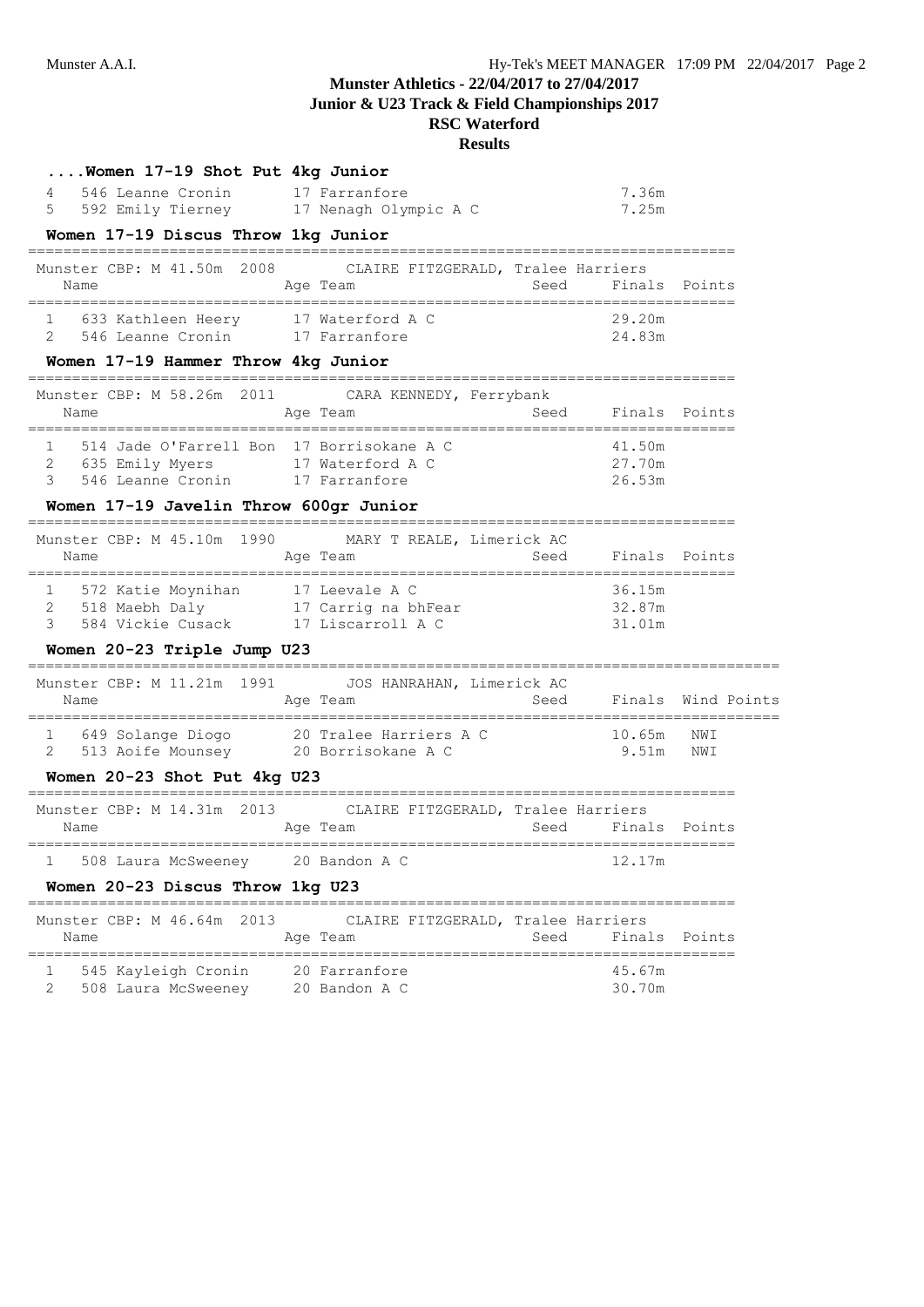|      | Women 20-23 Hammer Throw 4kg U23<br>=====================   |                                                               |                                        |                         |     |             |
|------|-------------------------------------------------------------|---------------------------------------------------------------|----------------------------------------|-------------------------|-----|-------------|
|      |                                                             | Munster CBP: M 58.82m 2014 CARA KENNEDY, Ferrybank            |                                        |                         |     |             |
| Name |                                                             | Age Team                                                      | Seed<br>;============================= | Finals Points           |     |             |
| 1    | 567 Cara Kennedy 23 Guest                                   |                                                               |                                        | 60.36mM                 |     |             |
| 2    | 508 Laura McSweeney 20 Bandon A C                           |                                                               |                                        | 39.58m                  |     |             |
|      | Men 17-19 High Jump Junior                                  |                                                               |                                        |                         |     |             |
|      |                                                             | Munster CBP: M 1.96m 2013 DAVID CUSSEN, Old Abbey             |                                        |                         |     |             |
| Name |                                                             | Age Team                                                      | Seed                                   | Finals Points           |     |             |
| 1    | 646 Dion Ryan                                               | 17 Waterford A C                                              |                                        | 1.90m                   |     |             |
| 1    | 595 Joseph McEvoy 17 Nenagh Olympic A C                     |                                                               |                                        | 1.90m                   |     |             |
| 3    | 503 Ben Donovan                                             | 17 Abbey Striders A C                                         |                                        | 1.85m                   |     |             |
| 4    | 648 Cian O'Brien                                            | 17 Waterford A C                                              |                                        | 1.75m                   |     |             |
| 5    | 590 Sean Burke                                              | 17 Moyne A C                                                  |                                        | 1.60m                   |     |             |
|      | Men 17-19 Pole Vault Junior<br>============================ |                                                               |                                        |                         |     |             |
|      | Munster CBP: m 3.60m 2012                                   | MEL O'CALLAGHAN, Gneeveguilla                                 |                                        |                         |     |             |
|      |                                                             | Munster CBP: M 3.60m 2006 MARK BANNON, West Waterford         |                                        |                         |     |             |
| Name |                                                             | Age Team                                                      |                                        | Seed Finals Points      |     |             |
|      | 1 588 Daniel Ryan 17 Moycarkey C/Cro                        |                                                               |                                        | 3.80mm                  |     |             |
| 2    | 605 Brian Lynch 17 Old Abbey A C                            |                                                               |                                        | 2.00m                   |     |             |
|      | Men 17-19 Long Jump Junior                                  |                                                               |                                        |                         |     |             |
|      |                                                             | Munster CBP: M 7.12m 2013 EOIN CARROLL, Tralee Harriers       |                                        |                         |     |             |
| Name |                                                             | Age Team                                                      |                                        | Seed Finals Wind Points |     |             |
|      |                                                             |                                                               |                                        |                         |     |             |
| 1    | 589 David Ryan                                              | 17 Moycarkey C/Cro                                            |                                        | 6.49m                   | NWI |             |
| 2    | 611 Darragh Miniter 17 St Marys                             |                                                               |                                        | 6.37m                   | NWI |             |
| 3    | 593 Sean Carolan                                            | 17 Nenagh Olympic A C                                         |                                        | 6.32m                   | NWI |             |
| 4    | 630 Shane Monagle                                           | 17 Tramore A C                                                |                                        | 6.29m                   | NWI |             |
| 5    | 646 Dion Ryan                                               | 17 Waterford A C                                              |                                        | 6.19m                   | NWI |             |
| 6    | 644 James Murphy 17 Waterford A C                           |                                                               |                                        | 6.16m                   | NWI |             |
| 6    | 595 Joseph McEvoy 17 Nenagh Olympic A C                     |                                                               |                                        | 6.16m                   | NWI |             |
| 8    | 605 Brian Lynch                                             | 17 Old Abbey A C                                              |                                        | 6.03m                   | NWI |             |
| 9    | 528 Jake Costello                                           | 17 Carrick on Suir A C                                        |                                        | 5.77m                   | NWI |             |
| 11   | 10 643 Eoin Kenny<br>590 Sean Burke                         | 17 Waterford A C                                              |                                        | 5.70m                   | NWI |             |
|      | Men 17-19 Triple Jump Junior                                | 17 Moyne A C                                                  |                                        | 4.67m                   | NWI |             |
|      |                                                             |                                                               |                                        |                         |     |             |
|      | Munster CBP: M 13.88m 2005                                  | DENIS FINNEGAN, Spa Muckross                                  |                                        |                         |     |             |
| Name |                                                             | Age Team                                                      | Seed                                   | Finals                  |     | Wind Points |
| ı    | 593 Sean Carolan                                            | ====================================<br>17 Nenagh Olympic A C |                                        | ====<br>12.07m          | NWI | =========== |
|      |                                                             |                                                               |                                        |                         |     |             |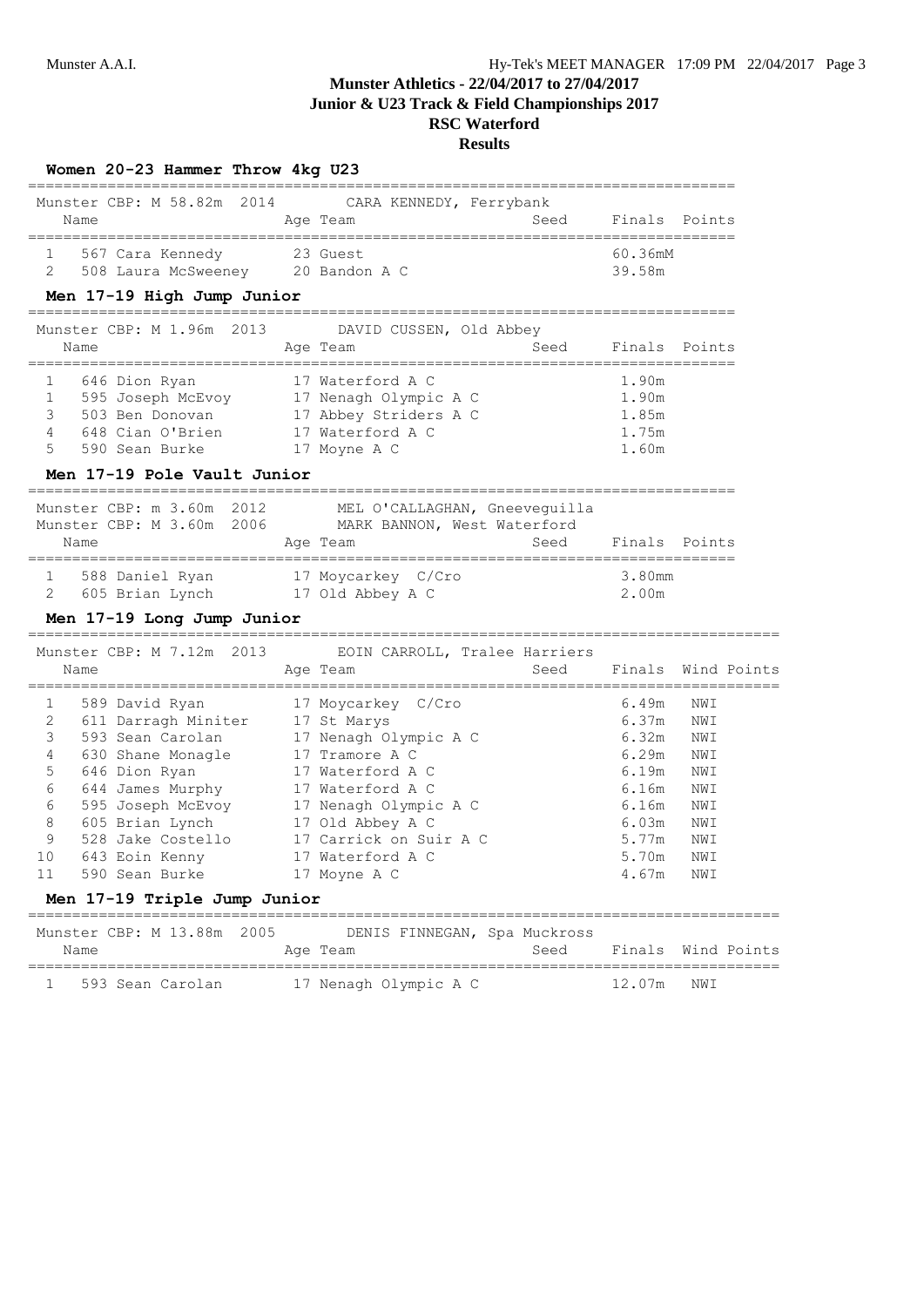# **RSC Waterford**

### **Results**

## **Men 17-19 Shot Put 6kg Junior**

| Munster CBP: m 12.70m 22/04/2017 GAVIN HICKS, Bandon<br>Munster CBP: M 17.76m 02/05/2003 EOIN LEEN, Clonalour<br>Name                                                                           | Age Team                                                                   | Seed | Finals Points                        |  |
|-------------------------------------------------------------------------------------------------------------------------------------------------------------------------------------------------|----------------------------------------------------------------------------|------|--------------------------------------|--|
| 588 Daniel Ryan 17 Moycarkey C/Cro<br>593 Sean Carolan 17 Nenagh Olympic A C<br>1<br>$2^{\circ}$                                                                                                |                                                                            |      | 13.95mm<br>11.12m                    |  |
| Men 17-19 Discus Throw 1.75kg Junior                                                                                                                                                            |                                                                            |      |                                      |  |
| Munster CBP: M 53.63m 1984 FRANK O'BRIEN, Dungarvan<br>Name                                                                                                                                     | Age Team                                                                   | Seed | Finals Points                        |  |
| 588 Daniel Ryan<br>$\overline{2}$<br>587 Sean Mockler 17 Moycarkey C/Cro<br>3<br>593 Sean Carolan<br>4<br>590 Sean Burke                                                                        | 17 Moycarkey C/Cro<br>17 Nenagh Olympic A C<br>17 Moyne A C                |      | 41.46m<br>37.76m<br>36.15m<br>19.33m |  |
| Men 17-19 Hammer Throw 6kg Junior                                                                                                                                                               |                                                                            |      |                                      |  |
| Munster CBP: M 55.98m<br>Name<br>==================================                                                                                                                             | MICHAEL GRACE, Tipp Town<br>Age Team<br>================================== | Seed | Finals Points                        |  |
| 576 Andre Christie 17 Leevale A C<br>$1 \quad \Box$<br>587 Sean Mockler 17 Moycarkey C/Cro<br>$\overline{2}$<br>579 Padraig O'Callagha 17 Leevale A C<br>3                                      |                                                                            |      | 55.43m<br>47.86m<br>44.39m           |  |
| Men 17-19 Javelin Throw 800gr Junior<br>______________                                                                                                                                          |                                                                            |      |                                      |  |
| Munster CBP: M 53.65m 2010 JACO OOSTHUYSEN, Clonmel<br>Name                                                                                                                                     | Age Team                                                                   | Seed | Finals Points                        |  |
| 616 Kevin Michael Jele 17 Togher A C<br>$1 -$<br>583 Christian O'Connel 17 Limerick A C<br>$\overline{2}$<br>3<br>593 Sean Carolan 17 Nenagh Olympic A C<br>Men 17-19 Weight Throw 35Lbs Junior |                                                                            |      | 51.87m<br>44.63m<br>41.49m           |  |
|                                                                                                                                                                                                 |                                                                            |      |                                      |  |
| Munster CBP: M 11.19m 2004 JAMES NAGLE, Farranfore Maine Valley<br>Name                                                                                                                         | Age Team                                                                   | Seed | Finals Points                        |  |
| 587 Sean Mockler<br>1<br>$\mathfrak{D}$<br>593 Sean Carolan                                                                                                                                     | 17 Moycarkey C/Cro<br>17 Nenagh Olympic A C                                |      | 7.52m<br>6.15m                       |  |

## **Men 20-23 Pole Vault U23**

#### ================================================================================ Munster CBP: M 4.50m 2012 THOMAS HOULIHAN, West Waterford

|               |      | Munster CBP: M 4.50m 2012 |  |                       |  |  | THOMAS HOULIHAN, West Waterford |               |  |
|---------------|------|---------------------------|--|-----------------------|--|--|---------------------------------|---------------|--|
|               | Name |                           |  | Age Team              |  |  | Seed                            | Finals Points |  |
|               |      | 569 Dylan Purcell         |  | 23 Guest              |  |  |                                 | 3.95m         |  |
| $\mathcal{P}$ |      | 504 Raymond Walsh         |  | 20 Abbey Striders A C |  |  |                                 | 3.65m         |  |